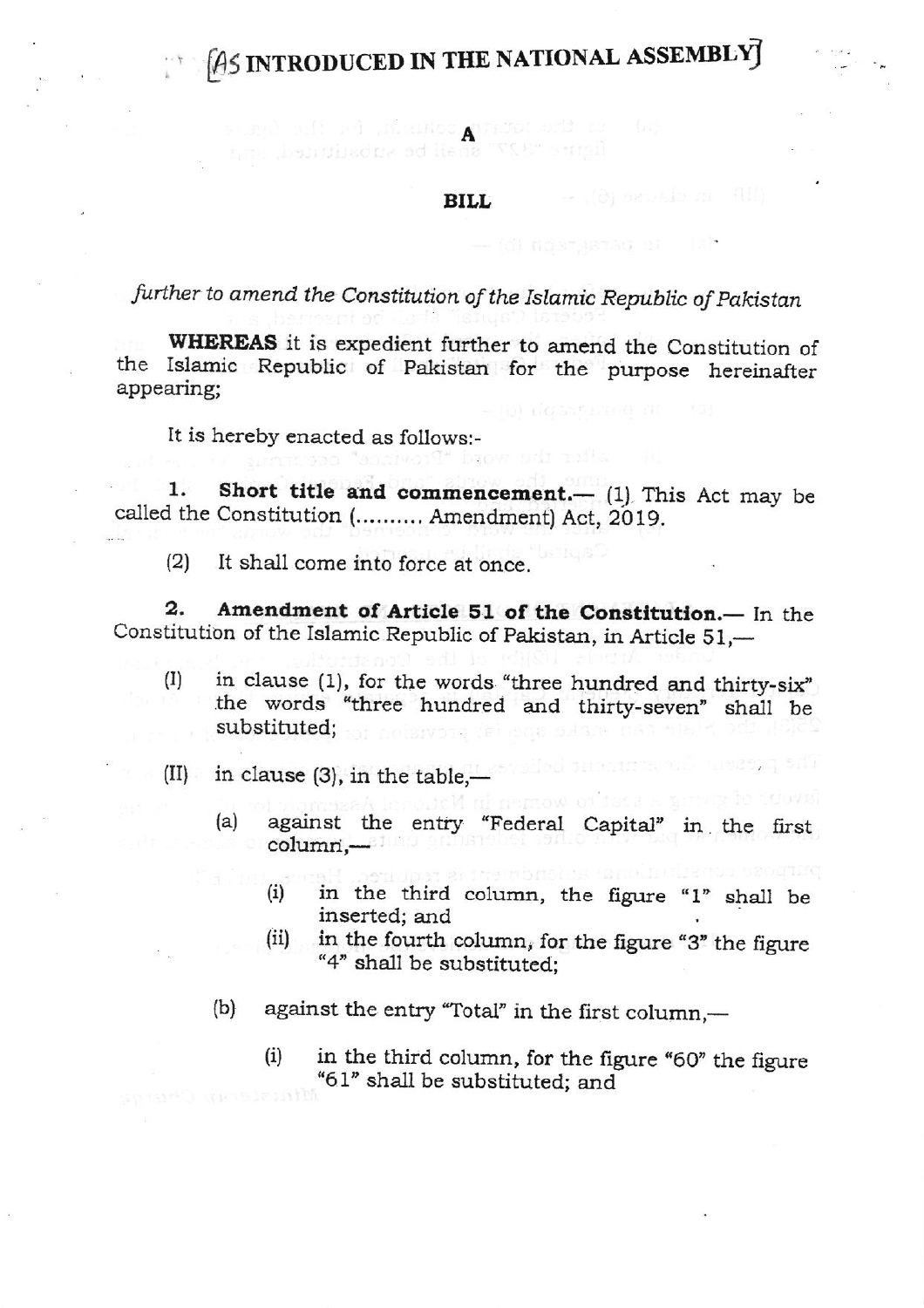22 FORE POSSESSION IN TIPLE AND NEW ASSESSESSES

- (ii) in the fourth column, for the figure " $326$ " the figure "327" shall be substituted; and
- (III) in clause  $(6)$ ,—
	- (a) in paragraph  $(b)$ ,—
- (i) after the word "Province", the words "and Federal Capital" shall be inserted; and nichaiste Thom
	- (ii) after the word "Provinces" the words "and Federal Capital" shall be inserted; and
	- (b) in paragraph  $(d)$ ,—
- (i) after the word "Province" occurring for the first time, the words "and Federal Capital" shall be inserted; and inserted; and<br>
(ii) after the word "concerned" the words "or Federal
	- Capital" shall be inserted.

#### STATEMENT OF OBJECTS AND REASONS

Under Article 1(2)(b) of the Constitution, the Islamabad Capital Territory (Federal Capital) is separate entity. Under Article 25(3), the State can make special provision for protection of women The present Government believes in emancipation of women and is in favour of giving a seat to women in National Assembly for ICT to bring the women at par with other federating units. In order to achieve this purpose constitutional amendment is required. Hence, this Bill.

**The Bill is designed to achieve the aforesaid object.** 

a araa amii o bidi sdi a s sa tha urbedea ed Jana "T

n tas 1 Seit M "With" Villes.

Minister-in-Charge

¥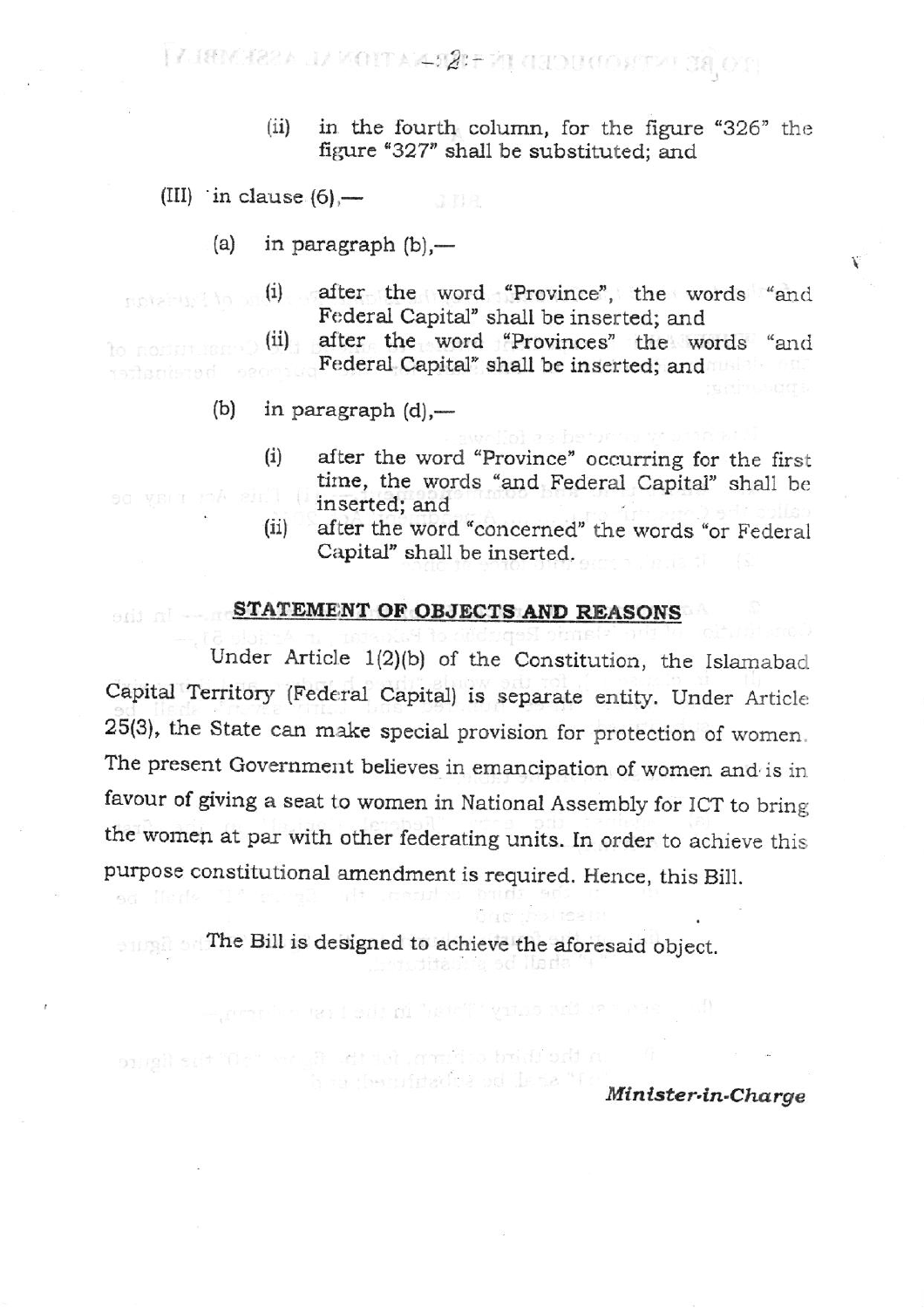[ قوی اسمبلی میں پیش کردہ مہر سی صدح [

اسلامی جمہور سے پاکستان کے دستور میں مزید ترمیم كمبغ كابل

ہرگاہ کہ ریٹرین مصلحت ہے کہ بعدازیں ظاہرہونے والی اغراض کے لئے اسلامی جمہور ریہ پاکستان کے دستور میں مزید ترمیم کی جائے؛ بذريعه بذاحسب ذيل قانون وضع كياجاتا ہے:۔ ا۔ مختصر عنوان اور آغاز نفاف<sub>ت</sub> (ا) یا یکٹ دستور(۔۔۔۔ترمیمی)ا یکٹ، ۲۰۱۹ءک<sub>ٹا ا</sub>ے موسوم ہوگا۔ (۲) بی<sup>قی ا</sup>لفورنافذ ا<sup>لعمل</sup> ہوگا۔ ۲۔ دستور کے آرٹیکل ان کی ترمیم۔ اسلامی جمہوریہ پاکستان کے دستور میں،آرٹیک ان میں،۔۔ (اوّل)شق (۱) میں،الفاظ'' تین سوادر چھتیں'' کوالفاظ'' تین سواورسینتیں'' سے تبدیل کر دئے حائمیں گے؛ (دوم) شق (۳) کی،فہرست میں،۔۔۔ (الف) اندراج''وفاتی دارالحکومت' کے برخلاف کالم اوّل میں،۔۔۔ (اڈل) کالم ہوم میں، ہندسہ''' کوشامل کر دیاجائے گا؛ادر (دوم) كالم چہارم ميں، ہندسہ بن اسکی ہندسہ بن اسے تبدیل کردیاجائے گا؛ (ب) كالم اوّل ميں اندراج 'حكن' ، كے برخلاف،۔۔۔ (اڈل) کالم موم میں،ہندسہ'' ۲۰' کوہندسہ''ای'' سے تبدیل کر دیاجائے گا؛اور (دوم) كالم چہارم ميں، ہندسہ '٣٢٦' كو ہندسہ '٣٢٧' سے تبدیل كرديا حائے گا؛ادر (سوم) شق(۲) میں،۔۔۔ (الف) پیراگراف(ب) ٹیں،۔۔۔